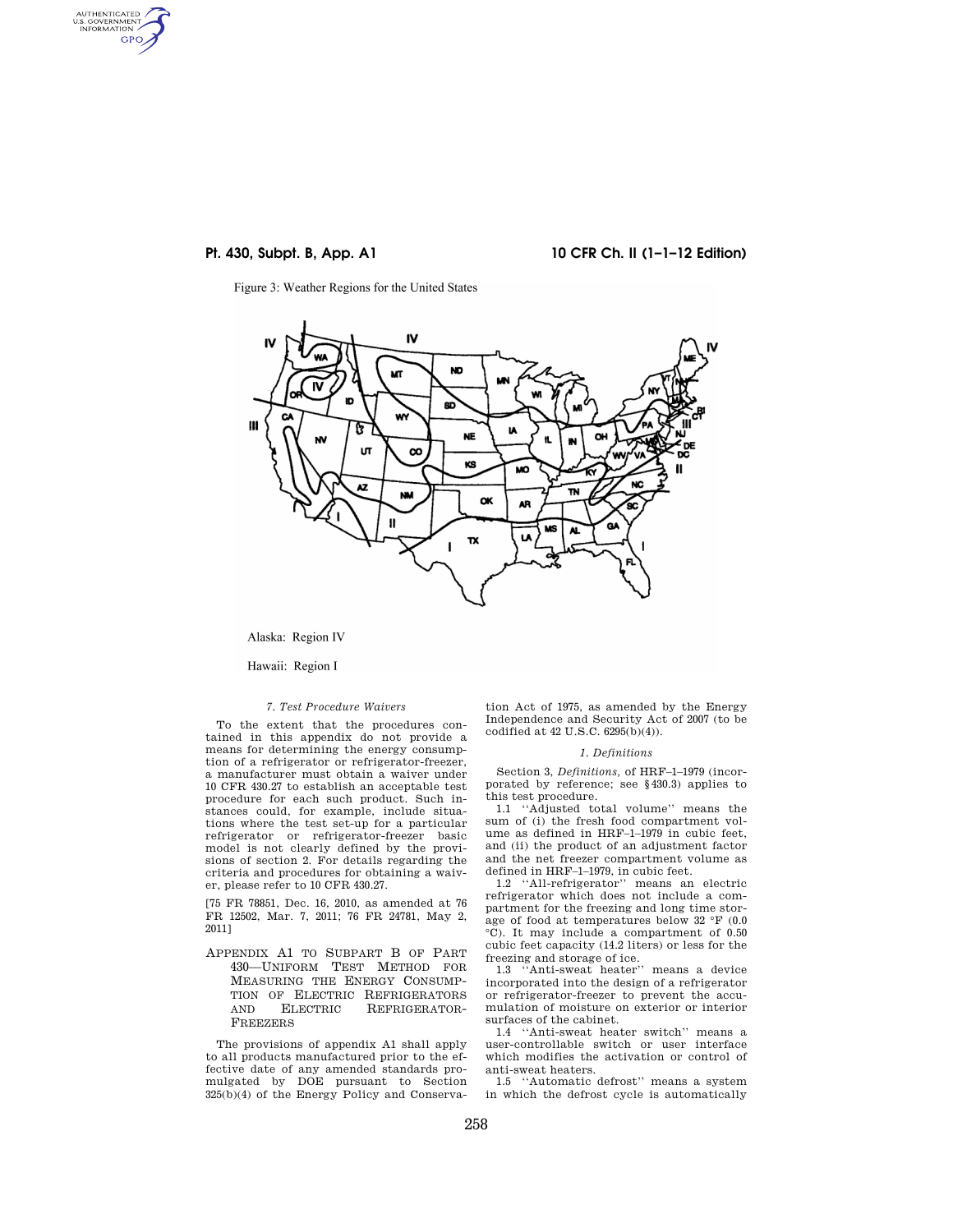initiated and terminated, with resumption of normal refrigeration at the conclusion of the defrost operation. The system automatically prevents the permanent formation of frost on all refrigerated surfaces. Nominal refrigerated food temperatures are maintained during the operation of the automatic defrost system.

1.6 ''Automatic icemaker'' means a device that can be supplied with water without user intervention, either from a pressurized water supply system or by transfer from a water reservoir located inside the cabinet, that automatically produces, harvests, and stores ice in a storage bin, with means to automatically interrupt the harvesting operation when the ice storage bin is filled to a pre-determined level.

1.7 ''Cycle'' means the period of 24 hours for which the energy use of an electric refrigerator or electric refrigerator-freezer is calculated as though the consumer activated compartment temperature controls were set to maintain the standardized temperatures (see section 3.2).<br>1.8  $\text{``Cycle try}$ 

1.8 ''Cycle type'' means the set of test conditions having the calculated effect of operating an electric refrigerator or electric refrigerator-freezer for a period of 24 hours, with the consumer activated controls other than those that control compartment temperatures set to establish various operating characteristics.

1.9 ''Defrost cycle type'' means a distinct sequence of control whose function is to remove frost and/or ice from a refrigerated surface. There may be variations in the defrost control sequence such as the number of defrost heaters energized. Each such variation establishes a separate distinct defrost cycle type. However, defrost achieved regularly during the compressor off-cycles by warming of the evaporator without active heat addition is not a defrost cycle type.

1.10 ''Externally vented refrigerator or refrigerator-freezer'' means an electric refrigerator or electric refrigerator-freezer that has an enclosed condenser or an enclosed condenser/compressor compartment and a set of air ducts for transferring the exterior air from outside the building envelope into, through, and out of the refrigerator or refrigerator-freezer cabinet; is capable of mixing exterior air with the room air before discharging into, through, and out of the condenser or condenser/compressor compartment; may include thermostatically controlled dampers or controls that mix the exterior and room air at low outdoor temperatures and exclude exterior air when the outdoor air temperature is above 80 °F (26.7 °C) or the room air temperature; and may have a thermostatically actuated exterior air fan.

1.11 ''HRF–1–1979'' means the Association of Home Appliance Manufacturers standard for household refrigerators, combination refrigerator-freezers, and household freezers,

**Department of Energy Pt. 430, Subpt. B, App. A1** 

also approved as an American National Standard as a revision of ANSI B 38.1–1970. Only sections of HRF–1–1979 (incorporated by reference; see §430.3) specifically referenced in this test procedure are part of this test procedure. In cases where there is a conflict, the language of the test procedure in this appendix takes precedence over HRF-1-1979.<br>1.12 "Long-time Automatic Defrost"

1.12 "Long-time Automatic means an automatic defrost system where successive defrost cycles are separated by 14 hours or more of compressor-operating time.

1.13 ''Separate auxiliary compartment'' means a freezer compartment or a fresh food compartment of a refrigerator or refrigerator-freezer having more than two compartments that is not the first freezer compartment or the first fresh food compartment. Access to a separate auxiliary compartment is through a separate exterior door or doors rather than through the door or doors of another compartment. Separate auxiliary compartments may be convertible (e.g., from fresh food to freezer). Separate auxiliary freezer compartments may not be larger than the first freezer compartment and separate auxiliary fresh food compartments may not be larger than the first fresh food compartment, but such size restrictions do not apply to separate auxiliary convertible compartments.

1.14 ''Special compartment'' means any compartment other than a butter conditioner, without doors directly accessible from the exterior, and with separate temperature control (such as crispers convertible to meat keepers) that is not convertible from fresh food temperature range to freezer temperature range.

1.15 ''Stabilization Period'' means the total period of time during which steadystate conditions are being attained or evaluated.

1.16 ''Standard cycle'' means the cycle type in which the anti-sweat heater control, when provided, is set in the highest energy consuming position.

1.17 ''Variable anti-sweat heater control'' means an anti-sweat heater control that varies the average power input of the anti-sweat heater(s) based on operating condition variable(s) and/or ambient condition variable(s).

1.18 ''Variable defrost control'' means an automatic defrost system in which successive defrost cycles are determined by an operating condition variable or variables other than solely compressor operating time. This includes any electrical or mechanical device performing this function. A control scheme that changes the defrost interval from a fixed length to an extended length (without any intermediate steps) is not considered a variable defrost control. A variable defrost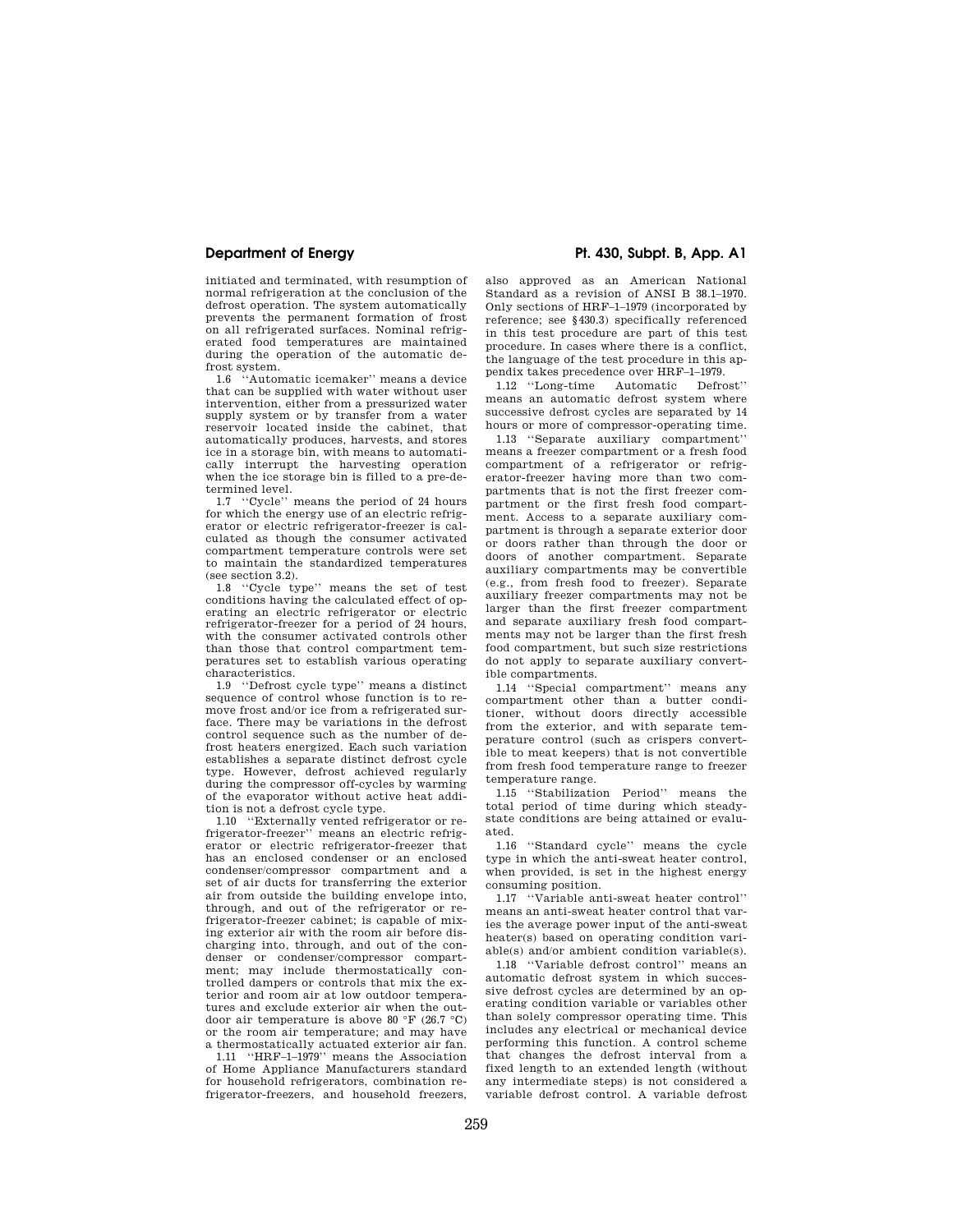control feature should predict the accumulation of frost on the evaporator and react accordingly. Therefore, the times between defrost should vary with different usage patterns and include a continuum of lengths of time between defrosts as inputs vary.

### *2. Test Conditions*

2.1 Ambient Temperature. The ambient temperature shall be  $90.0 \pm 1$  °F (32.2  $\pm$  0.6 °C) during the stabilization period and the test period.

2.2 Operational Conditions. The electric refrigerator or electric refrigerator-freezer shall be installed and its operating conditions maintained in accordance with HRF–1– 1979, (incorporated by reference; see §430.3), section 7.2 through section 7.4.3.3, except that the vertical ambient temperature gradient at locations 10 inches (25.4 cm) out from the centers of the two sides of the unit being tested is to be maintained during the test. Unless the area is obstructed by shields or baffles, the gradient is to be maintained from 2 inches (5.1 cm) above the floor or supporting platform to a height 1 foot (30.5 cm) above the unit under test. Defrost controls are to be operative. Other exceptions and provisions to the cited sections of HRF–1– 1979 are noted in sections 2.3 through 2.8, and 5.1 of this appendix.

2.3 Anti-Sweat Heaters.

The anti-sweat heater switch is to be on during one test and off during a second test. In the case of an electric refrigerator-freezer with variable anti-sweat heater control, the standard cycle energy use shall be the result of the calculation described in 6.2.3.

2.4 Conditions for Automatic Defrost Refrigerator-Freezers. For automatic defrost refrigerator-freezers, the freezer compartments shall not be loaded with any frozen food packages during testing. Cylindrical metallic masses of dimensions 1.12 ± 0.25 inches  $(2.9 \pm 0.6 \text{ cm})$  in diameter and height shall be attached in good thermal contact with each temperature sensor within the refrigerated compartments. All temperature measuring sensor masses shall be supported by low-thermal-conductivity supports in such a manner to ensure that there will be at least 1 inch (2.5 cm) of air space separating the thermal mass from contact with any interior surface or hardware inside the cabinet. In case of interference with hardware at the sensor locations specified in section 5.1, the sensors shall be placed at the nearest adjacent location such that there will be a 1-inch air space separating the sensor mass from the hardware.

2.5 Conditions for all-refrigerators. There shall be no load in the freezer compartment

during the test. 2.6 The cabinet and its refrigerating mechanism shall be assembled and set up in accordance with the printed consumer instructions supplied with the cabinet. Set-up

**Pt. 430, Subpt. B, App. A1 10 CFR Ch. II (1–1–12 Edition)** 

of the refrigerator or refrigerator-freezer shall not deviate from these instructions, unless explicitly required or allowed by this test procedure. Specific required or allowed deviations from such set-up include the following:

(a) Connection of water lines and installation of water filters are not required;

(b) Clearance requirements from surfaces of the product shall be as described in section 2.8 below;

(c) The electric power supply shall be as described in HRF–1–1979 (incorporated by reference; see §430.3) section 7.4.1;

(d) Temperature control settings for testing shall be as described in section 3 below. Settings for convertible compartments and other temperature-controllable or special compartments shall be as described in section 2.7 of this appendix;

(e) The product does not need to be anchored or otherwise secured to prevent tipping during energy testing; and

(f) All the product's chutes and throats required for the delivery of ice shall be free of packing, covers, or other blockages that may be fitted for shipping or when the icemaker is not in use.

For cases in which set-up is not clearly defined by this test procedure, manufacturers must submit a petition for a waiver (see section 7).

2.7 Compartments that are convertible (e.g., from fresh food to freezer) shall be operated in the highest energy use position. For the special case of convertible separate auxiliary compartments, this means that the compartment shall be treated as a freezer compartment or a fresh food compartment, depending on which of these represents higher energy use. Special compartments shall be tested with controls set to provide the coldest temperature. This requirement for the coldest temperature does not apply to features or functions associated with temperature control (such as fast chill compartments) that are initiated manually and terminated automatically within 168 hours.

2.8 The space between the back of the cabinet and a vertical surface (the test room wall or simulated wall) shall be the minimum distance in accordance with the manufacturer's instructions.

2.9 Steady State Condition. Steady state conditions exist if the temperature measurements in all measured compartments taken at four minute intervals or less during a stabilization period are not changing at a rate greater than  $0.042 \text{ }^{\circ}\text{F}$ .  $(0.023 \text{ }^{\circ}\text{C})$  per hour as determined by the applicable condition of A or B.

A. The average of the measurements during a two hour period if no cycling occurs or during a number of complete repetitive compressor cycles through a period of no less than two hours is compared to the average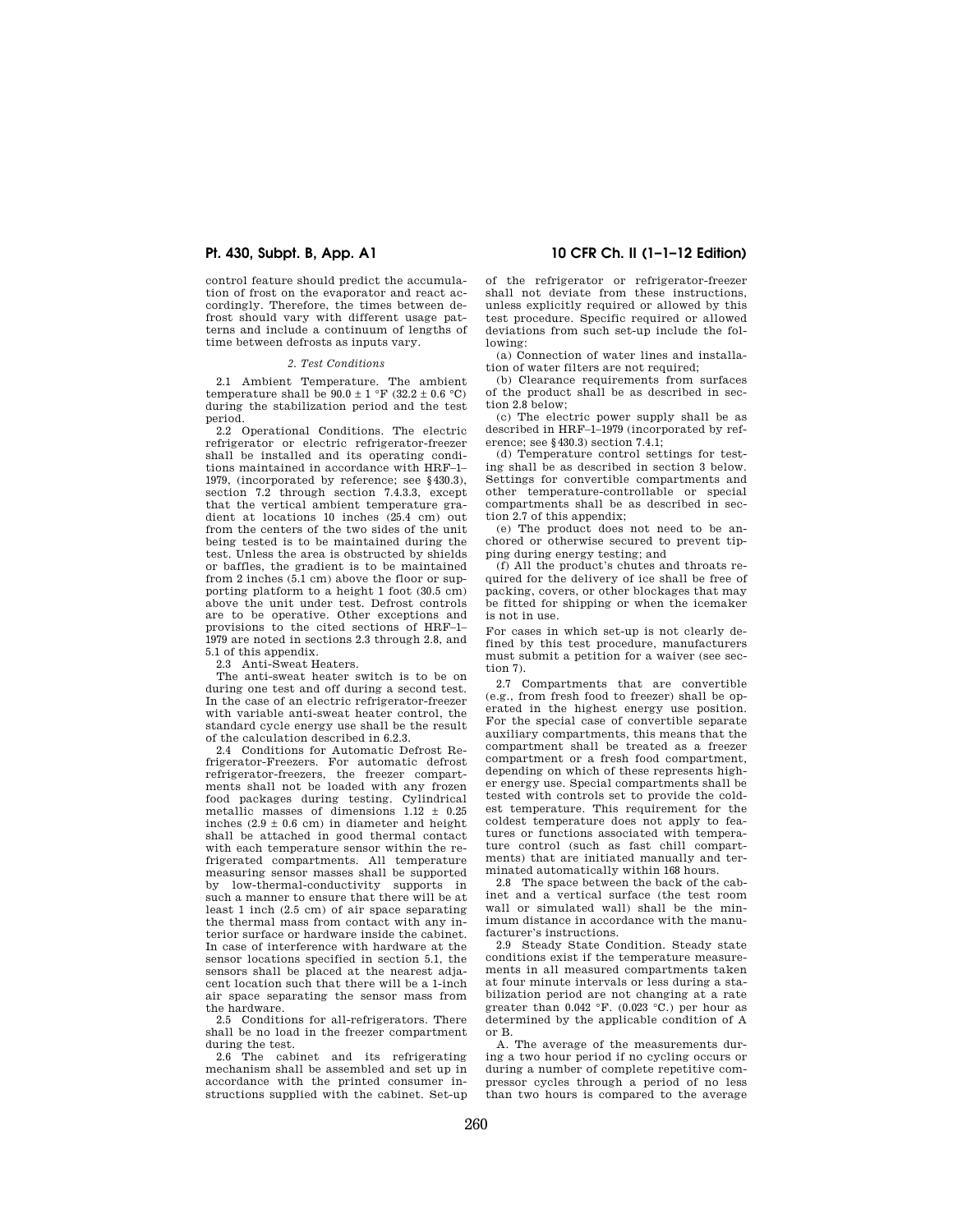over an equivalent time period with three hours elapsed between the two measurement periods.

B. If A above cannot be used, the average of the measurements during a number of complete repetitive compressor cycles through a period of no less than two hours and including the last complete cycle prior to a defrost period, or if no cycling occurs, the average of the measurements during the last two hours prior to a defrost period; are compared to the same averaging period prior to the following defrost period.

2.10 Exterior air for externally vented refrigerator or refrigerator-freezer. An exterior air source shall be provided with adjustable temperature and pressure capabilities. The exterior air temperature shall be adjustable from  $35 \pm 1$  °F (1.7  $\pm$  0.6 °C) to  $90 \pm 1$  °F (32.2)  $\pm$  0.6  $^{\circ} \mathrm{C}$  ).

2.10.1 Air duct. The exterior air shall pass from the exterior air source to the test unit through an insulated air duct.

2.10.2 Air temperature measurement. The air temperature entering the condenser or condenser/compressor compartment shall be maintained to  $\pm$  3 °F (1.7 °C) during the stabilization and test periods and shall be measured at the inlet point of the condenser or condenser/compressor compartment (''condenser inlet''). Temperature measurements shall be taken from at least three temperature sensors or one sensor per 4 square inches of the air duct cross sectional area, whichever is greater, and shall be averaged. For a unit that has a condenser air fan, a minimum of three temperature sensors at the condenser fan discharge shall be required. Temperature sensors shall be arranged to be at the centers of equally divided cross sectional areas. The exterior air temperature, at its source, shall be measured and maintained to  $\pm$  1 °F (0.6 °C) during the test period. The temperature measuring devices shall have an error not greater than  $\pm$  0.5 °F  $(± 0.3 °C)$ . Measurements of the air temperature during the test period shall be taken at regular intervals not to exceed four minutes.

2.10.3 Exterior air static pressure. The exterior air static pressure at the inlet point of the unit shall be adjusted to maintain a negative pressure of  $0.20'' \pm 0.05''$  water column  $(62 \text{ Pa} \pm 12.5 \text{ Pa})$  for all air flow rates supplied to the unit. The pressure sensor shall be located on a straight duct with a distance of at least 7.5 times the diameter of the duct upstream and a distance of at least 3 times the diameter of the duct downstream. There shall be four static pressure taps at 90°angles apart. The four pressures shall be averaged by interconnecting the four pressure taps. The air pressure measuring instrument shall have an error not greater than 0.01″ water  $\text{column} (2.5 \text{ Pa})$ .

# **Department of Energy Pt. 430, Subpt. B, App. A1**

## *3. Test Control Settings*

3.1 Model with no user operable temperature control. A test shall be performed during which the compartment temperatures and energy use shall be measured. A second test shall be performed with the temperature control electrically short circuited to cause the compressor to run continuously. 3.2 Model with User Operable Tempera-

ture Control. Testing shall be performed in accordance with one of the following sections using the standardized temperatures of:

All-Refrigerator: 38 °F (3.3 °C) fresh food compartment temperature;

Refrigerator: 15 °F (-9.4 °C) freezer compartment temperature, 45 °F (7.2 °C) fresh food compartment temperature;

Refrigerator-Freezer:  $5 \text{ }^{\circ}$ F ( $-15 \text{ }^{\circ}$ C) freezer compartment temperature, 45 °F (7.2 °C) fresh food compartment temperature.

For the purposes of comparing compartment temperatures with standardized temperatures, as described in sections 3.2.1 through 3.2.3, the freezer compartment temperature shall be as specified in section 5.1.4, and the fresh food compartment temperature shall be as specified in section 5.1.3.

3.2.1 A first test shall be performed with all compartment temperature controls set at their median position midway between their warmest and coldest settings. For mechanical control systems, knob detents shall be mechanically defeated if necessary to attain a median setting. For electronic control systems, the test shall be performed with all compartment temperature controls set at the average of the coldest and warmest settings—if there is no setting equal to this average, the setting closest to the average shall be used. If there are two such settings equally close to the average, the higher of these temperature control settings shall be used. A second test shall be performed with all controls set at their warmest setting or all controls set at their coldest setting (not electrically or mechanically bypassed). For all-refrigerators, this setting shall be the appropriate setting that attempts to achieve compartment temperatures measured during the two tests which bound (i.e., one is above and one is below) the standardized temperature for all-refrigerators. For refrigerators and refrigerator-freezers, the second test shall be conducted with all controls at their coldest setting, unless all compartment temperatures measured during the first part of the test are lower than the standardized temperatures, in which case the second test shall be conducted with all controls at their warmest setting. If (a) the measured temperature of any compartment with all controls set at their coldest settings is above its standardized temperature, a third test shall be performed with all controls set at their warmest settings and the result of this test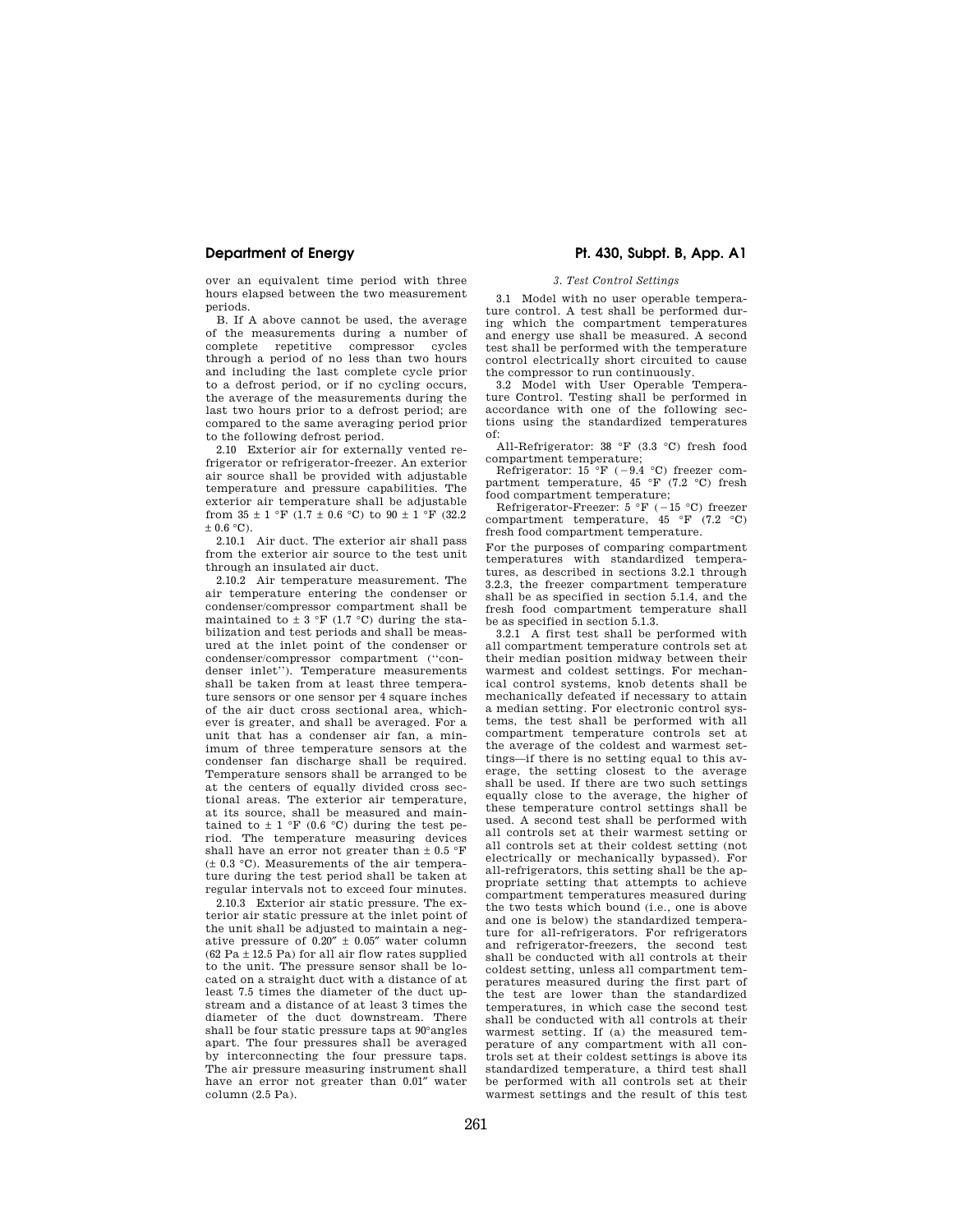shall be used with the result of the test performed with all controls set at their coldest settings to determine energy consumption. If (b) the measured temperatures of all compartments with all controls set at their warmest settings are below their standardized temperatures then the result of this test alone will be used to determine energy consumption. If neither (a) nor (b) occur, then the results of the first two tests shall be used to determine energy consumption.

3.2.2 Alternatively, a first test may be performed with all temperature controls set at their warmest setting. If the measured temperatures of all compartments for this test are below their standardized temperatures then the result of this test alone will be used to determine energy consumption. If this condition is not met, then the unit shall be tested in accordance with 3.2.1 of this appendix.

3.2.3 Alternatively, a first test may be performed with all temperature controls set at their coldest setting. If the measured temperature of any compartment for this test is above its standardized temperature, a second test shall be performed with all controls set at their warmest settings and the result of this test shall be used with the result of the test performed with all controls set at their coldest settings to determine energy consumption. If this condition is not met, then the unit shall be tested in accordance with 3.2.1 of this appendix.

3.2.4 Temperature Settings for Separate Auxiliary Convertible Compartments. For separate auxiliary convertible compartments tested as freezer compartments, the median setting shall be within  $2 \text{ }^{\circ}F$  (1.1  $\text{ }^{\circ}C$ ) of the standardized temperature, and the warmest setting shall be above  $10^{\circ}$ F (-12.2 °C). For separate auxiliary convertible compartments tested as fresh food compartments, the median setting shall be within 2  $\rm{°F}$  (1.1  $\rm{°C}$ ) of the standardized temperature, and the coldest setting shall be below 40 °F (4.4 °C). For compartments where control settings are not expressed as particular temperatures, the measured temperature of the convertible compartment rather than the settings shall meet the specified criteria.

# **Pt. 430, Subpt. B, App. A1 10 CFR Ch. II (1–1–12 Edition)**

## *4. Test Period*

Tests shall be performed by establishing the conditions set forth in section 2, and using the control settings set forth in section 3.

4.1 Nonautomatic Defrost. If the model being tested has no automatic defrost system, the test time period shall start after steady-state conditions have been achieved and be no less than 3 hours in duration. During the test period, the compressor motor shall complete two or more whole compressor cycles. (A compressor cycle is a complete ''on'' and a complete ''off'' period of the motor). If no ''off'' cycling will occur, as determined during the stabilization period, the test period shall be 3 hours. If incomplete cycling occurs (i.e. less than two compressor cycles during a 24-hour period), the results of the 24-hour period shall be used.

4.2 Automatic Defrost. If the model being tested has an automatic defrost system, the test time period shall start after steadystate conditions have been achieved and be from one point during a defrost period to the same point during the next defrost period. If the model being tested has a long-time automatic defrost system, the alternative provisions of 4.2.1 may be used. If the model being tested has a variable defrost control, the provisions of section 4.2.2 shall apply. If the model has a dual compressor system with automatic defrost for both systems, the provisions of 4.2.3 shall apply.

4.2.1 Long-time Automatic Defrost. If the model being tested has a long-time automatic defrost system, the test time period may consist of two parts. The first part would be the same as the test for a unit having no defrost provisions (section 4.1). The second part would start when a defrost cycle is initiated when the compressor ''on'' cycle is terminated prior to start of the defrost heater and terminates at the second turn "on" of the compressor or 4 hours from the initiation of the defrost heater, whichever comes first. See diagram in Figure 1 to this section.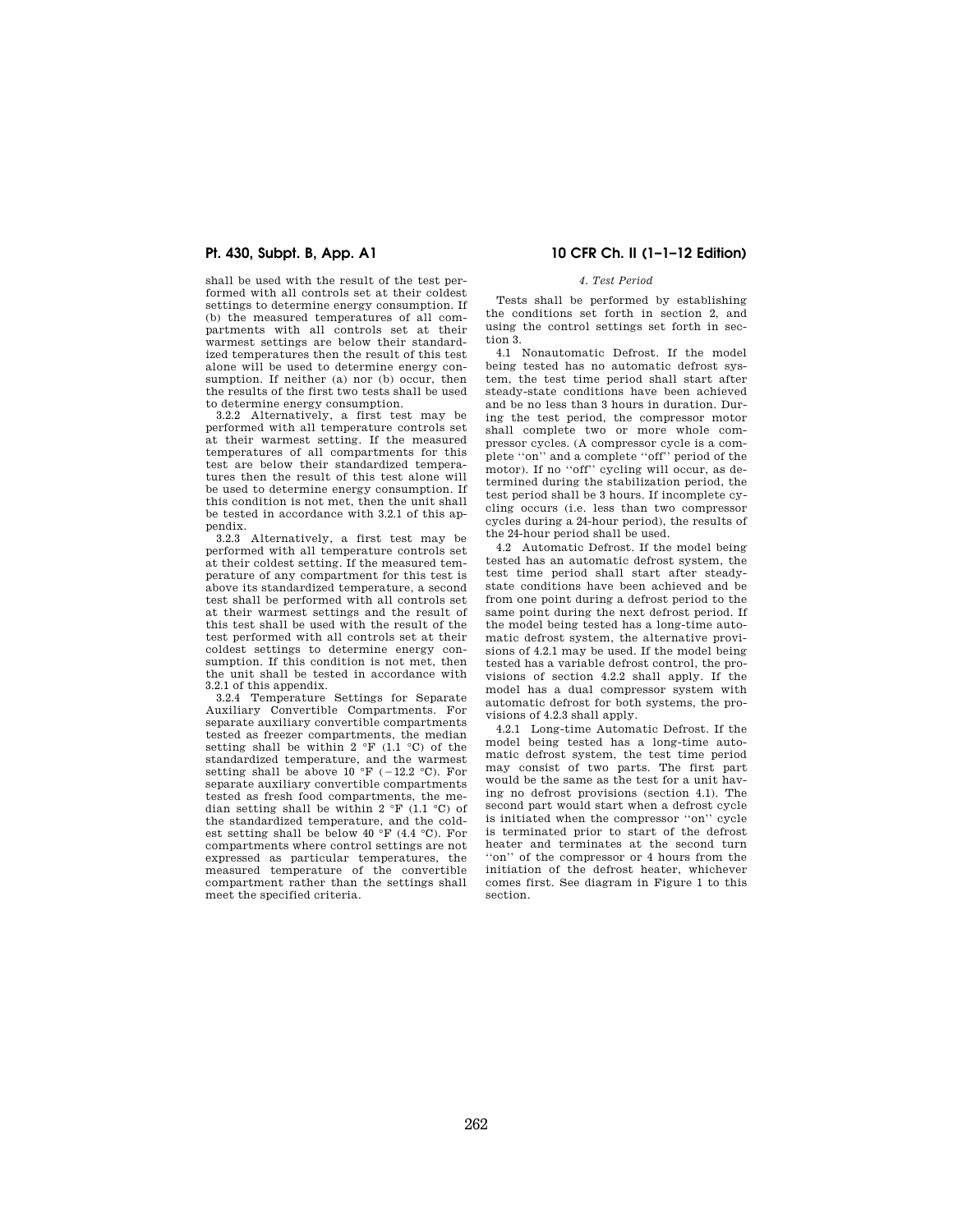# **Department of Energy**  Pt. 430, Subpt. B, App. A1

Long-time Automatic Defrost Diagram REGULAR COMPRESSOR CYCLE REGULAR COMPRESSOR CYCLE COMPRESSOR RECOVERY **CYCLE AFTER DEFROST** DEFROST HEATER ENERGY **4 HOURS MAXIMUM**  $T2$ **START DEFROST END DEFROST** PART OF TEST PART OF TEST

Figure 1

4.2.2 Variable Defrost Control. If the model being tested has a variable defrost control system, the test shall consist of the same two parts as the test for long-time automatic defrost (section 4.2.1).

4.2.3 Dual Compressor Systems with Automatic Defrost. If the model being tested has separate compressor systems for the refrigerator and freezer sections, each with its own automatic defrost system, then the twopart method in 4.2.1 shall be used. The second part of the method will be conducted separately for each automatic defrost system. The components (compressor, fan motors, defrost heaters, anti-sweat heaters, etc.) associated with each system will be identified and their energy consumption will be separately measured during each test.

### *5. Test Measurements*

5.1 Temperature Measurements. Temperature measurements shall be made at the locations prescribed in Figures 7.1 and 7.2 of HRF–1–1979 (incorporated by reference; see  $§$ 430.3) and shall be accurate to within  $\pm$  0.5 °F (0.3 °C). No freezer temperature measurements need be taken in an all-refrigerator model. If the interior arrangements of the cabinet do not conform with those shown in Figure 7.1 and 7.2 of HRF–1–1979, the product may be tested by relocating the temperature sensors from the locations specified in the figures to avoid interference with hardware or components within the cabinet, in which case the specific locations used for the temperature sensors shall be noted in the test data records maintained by the manufacturer in accordance with 10 CFR 429.14, and the certification report shall indicate that non-standard sensor locations were used.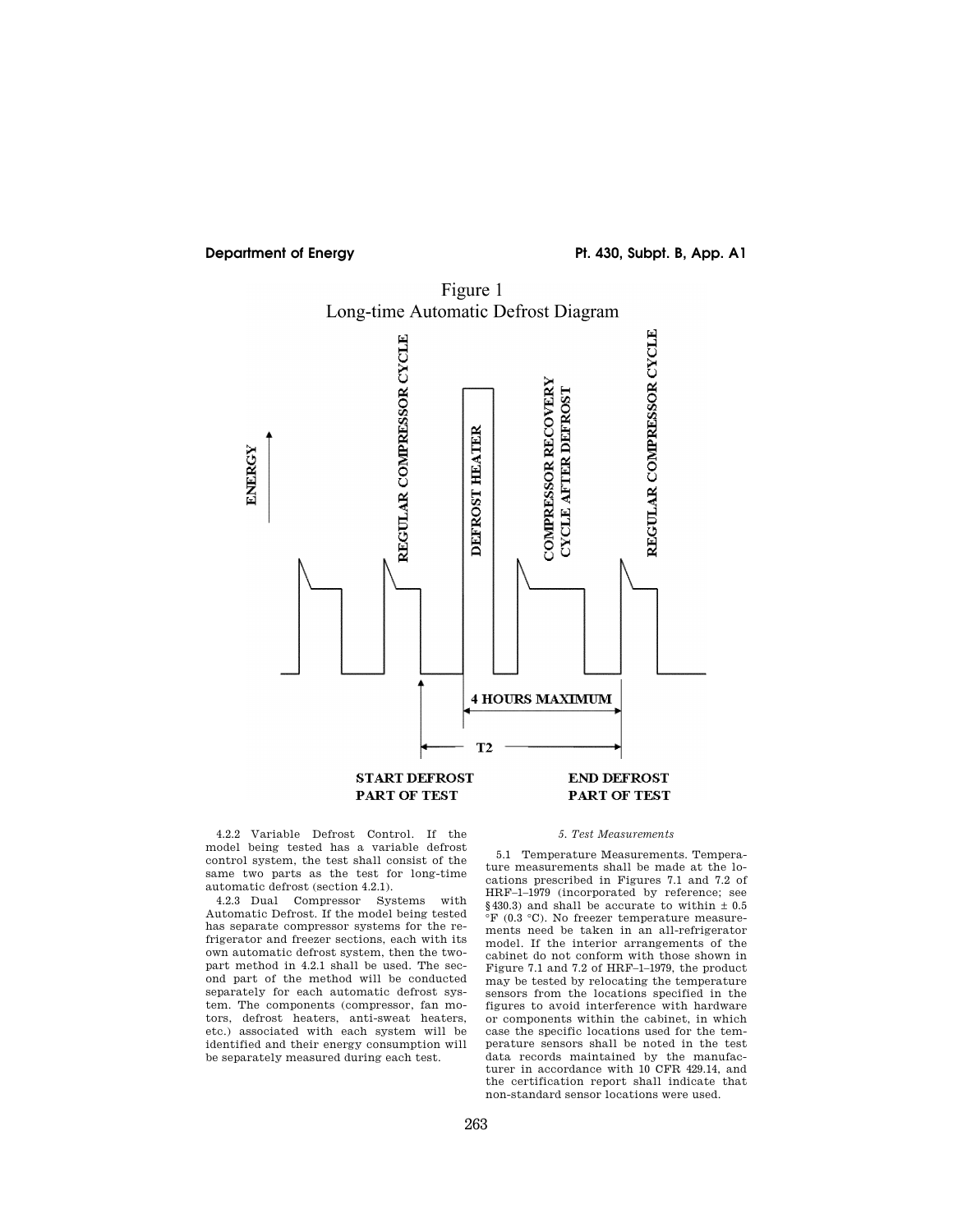5.1.1 Measured Temperature. The measured temperature of a compartment is to be the average of all sensor temperature readings taken in that compartment at a particular time. Measurements shall be taken at regular intervals not to exceed four minutes.

5.1.2 Compartment Temperature. The compartment temperature for each test period shall be an average of the measured temperatures taken in a compartment during one or more complete compressor cycles. One compressor cycle is one complete motor "on" and one complete motor "off" period. For long-time automatic defrost models, compartment temperatures shall be those measured in the first part of the test period specified in section 4.2.1. For models with variable defrost controls, compartment temperatures shall be those measured in the first part of the test period specified in section 4.2.2.

5.1.2.1 The number of complete compressor cycles over which the measured tem-

## **Pt. 430, Subpt. B, App. A1 10 CFR Ch. II (1–1–12 Edition)**

peratures in a compartment are to be averaged to determine compartment temperature shall be equal to the number of minutes between measured temperature readings, rounded up to the next whole minute or a number of complete compressor cycles over a time period exceeding 1 hour, whichever is greater. One of the compressor cycles shall be the last complete compressor cycle during the test period.

5.1.2.2 If no compressor cycling occurs, the compartment temperature shall be the average of the measured temperatures taken during the last 32 minutes of the test period.

5.1.2.3 If incomplete compressor cycling occurs, the compartment temperatures shall be the average of the measured temperatures taken during the last three hours of the last complete compressor ''on'' period.

5.1.3 Fresh Food Compartment Temperature. The fresh food compartment temperature shall be calculated as:

$$
TR = \frac{\sum_{i=1}^{R} (TR_i) \times (VR_i)}{\sum_{i=1}^{R} (VR_i)}
$$

# Where:

- R is the total number of applicable fresh food compartments, which include the first fresh food compartment and any number of separate auxiliary fresh food compartments (including separate auxiliary convertible compartments tested as fresh food compartments in accordance with section 2.7);
- TR<sup>i</sup> is the compartment temperature of fresh food compartment "i" determined in accordance with section 5.1.2; and
- VR<sup>i</sup> is the volume of fresh food compartment  $\cdots$  i''.

5.1.4 Freezer Compartment Temperature. The freezer compartmenttemperature shall be calculated as:

$$
TF = \frac{\sum_{i=1}^{F} (TF_i) \times (VF_i)}{\sum_{i=1}^{F} (VF_i)}
$$

Where:

- F is the total number of applicable freezer compartments, which include the first freezer compartment and any number of separate auxiliary freezer compartments (including separate auxiliary convertible compartments tested as freezer compartments in accordance with section 2.7);
- TF<sup>i</sup> is the compartment temperature of freezer compartment ''i'' determined in accordance with section 5.1.2; and

VF<sup>i</sup> is the volume of freezer compartment  $\lq\lq i$ ''.

5.2 Energy Measurements

5.2.1 Per-day Energy Consumption. The energy consumption in kilowatt-hours per day for each test period shall be the energy expended during the test period as specified in section 4 adjusted to a 24-hour period. The adjustment shall be determined as follows: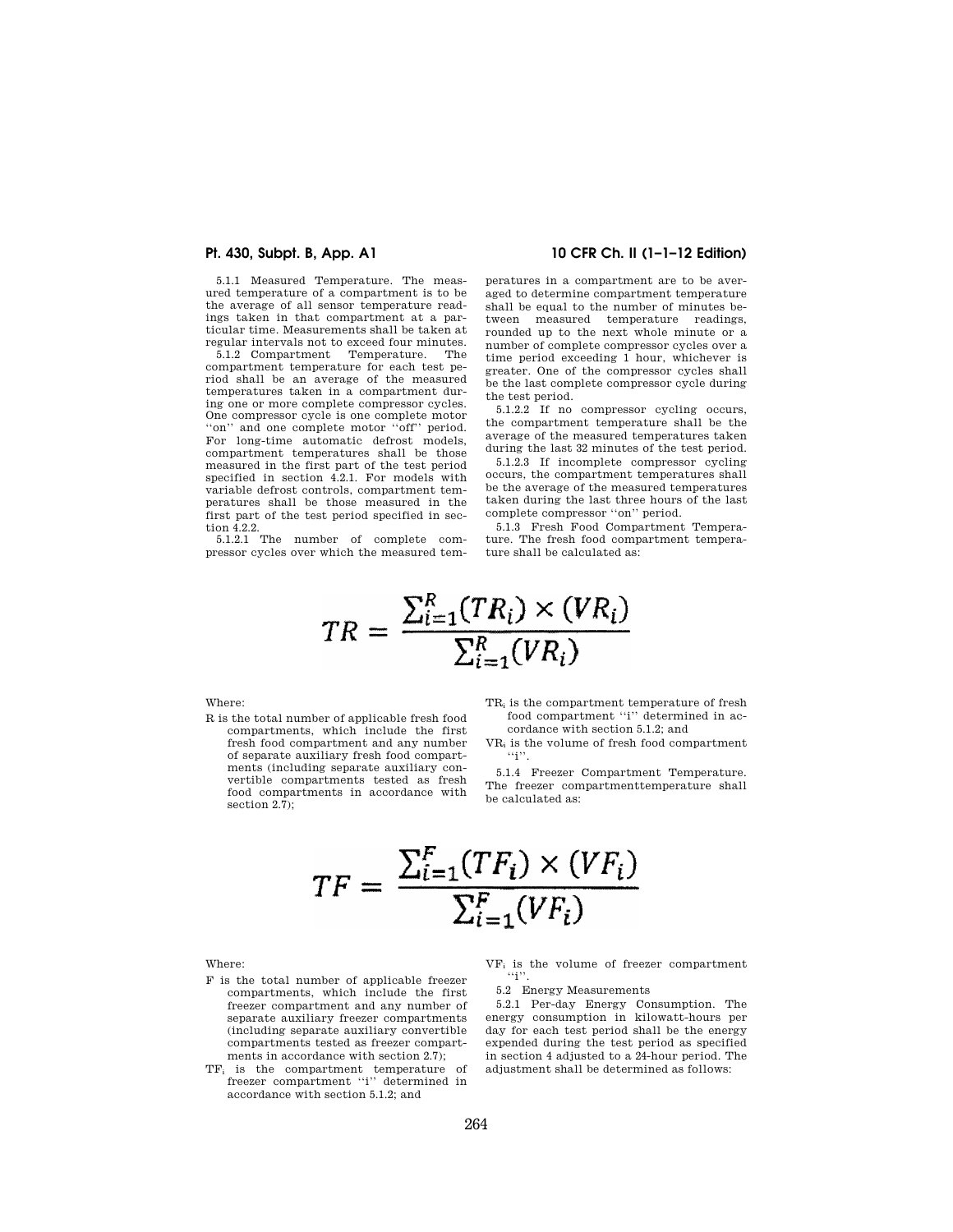**Department of Energy Pt. 430, Subpt. B, App. A1** 

5.2.1.1 Nonautomatic and Automatic Defrost Models. The energy consumption in kilowatt-hours per day shall be calculated equivalent to:

 $ET = EP \times 1440/T$ 

Where:

- ET = test cycle energy expended in kilowatthours per day;
- EP = energy expended in kilowatt-hours during the test period;
- T = length of time of the test period in minutes; and
- 1440 = conversion factor to adjust to a 24 hour period in minutes per day.

5.2.1.2 Long-time Automatic Defrost. If the two-part test method is used, the energy consumption in kilowatt-hours per day shall be calculated equivalent to:

 $ET = (1440 \times EP1/T1) + (EP2 - (EP1 \times T2/T1))$  $\times$  (12/CT)

Where:

- ET and 1440 are defined in 5.2.1.1;
- EP1 = energy expended in kilowatt-hours
- during the first part of the test; EP2 = energy expended in kilowatt-hours during the second part of the test;
- T1 and T2 = length of time in minutes of the first and second test parts respectively;
- CT = defrost timer run time or compressor run time between defrosts in hours required to cause it to go through a complete cycle, rounded to the nearest tenth of an hour; and
- 12 = factor to adjust for a 50-percent run time of the compressor in hours per day. 5.2.1.3 Variable Defrost Control. The en-
- ergy consumption in kilowatt-hours per day shall be calculated equivalent to:

$$
\begin{array}{l} \mathrm{ET}=(1440\times\mathrm{EP1/T1})+(\mathrm{EP2}\,-\,(\mathrm{EP1}\times\mathrm{T2/T1}))\\ \times(12/\mathrm{CT}), \end{array}
$$

Where:

- 1440 is defined in 5.2.1.1 and EP1, EP2, T1, T2, and 12 are defined in 5.2.1.2;
- $\label{eq:CT} \text{CT} = (\text{CT}_{\text{L}} \times \text{CT}_{\text{M}}) / (\text{F} \times (\text{CT}_{\text{M}} \, \, \text{CT}_{\text{L}}) + \, \text{CT}_{\text{L}});$
- $CT<sub>L</sub>$  = least or shortest compressor run time between defrosts in hours rounded to the nearest tenth of an hour (greater than or equal to 6 but less than or equal to 12 hours);
- $CT_M$  = maximum compressor run time between defrosts in hours rounded to the nearest tenth of an hour (greater than CT<sup>L</sup> but not more than 96 hours);
- F = ratio of per day energy consumption in excess of the least energy and the maximum difference in per-day energy consumption and is equal to 0.20;
- For variable defrost models with no values for  $CT_L$  and  $CT_M$  in the algorithm, the default values of 12 and 84 shall be used, respectively.

5.2.1.4 Dual Compressor Systems with Dual Automatic Defrost. The two-part test

method in section 4.1.2.4 must be used, and the energy consumption in kilowatt-hours per day shall be calculated equivalent to:

$$
\begin{array}{l} \rm{ET}=(1440\times EP1/T1) \,+\, (EP2_F \,-\, (EP_F \times T2/T1)) \\ \times \,(12/CT_F) \,+\, (EP2_R \,-\, (EP_R \times T3/T1)) \times (12/ \, \, CT_R) \end{array}
$$

Where:

- 1440, EP1, T1, EP2, 12, and CT are defined in 5.2.1.2;
- $EP<sub>F</sub>$  = freezer system energy in kilowatthours expended during the first part of the test;
- $EP2<sub>F</sub>$  = freezer system energy in kilowatthours expended during the second part of the test for the freezer system;
- $EP_R$ = refrigerator system energy in kilowatt-hours expended during the first part of the test;
- $EP2_R$  = refrigerator system energy in kilowatt-hours expended during the second part of the test for the refrigerator system;
- T2 and T3 = length of time in minutes of the second test part for the freezer and refrigerator systems respectively;
- $CT_F$  = compressor run time between freezer defrosts (in hours rounded to the nearest tenth of an hour); and
- $CT_R$  = compressor run time between refrigerator defrosts (in hours rounded to the nearest tenth of an hour).

5.3 Volume measurements. The electric refrigerator or electric refrigerator-freezer total refrigerated volume, VT, shall be measured in accordance with HRF–1–1979, section 3.20 and sections 4.2 through 4.3 and be calculated equivalent to:

## VT=VF+VFF

where

VT=total refrigerated volume in cubic feet, VF=freezer compartment volume in cubic

feet, and

VFF=fresh food compartment volume in cubic feet.

5.4 Externally vented refrigerator or refrigerator-freezer units. All test measurements for the externally vented refrigerator or refrigerator-freezer shall be made in accordance with the requirements of other sections of this appendix, except as modified in this section 5.4 or other sections expressly applicable to externally vented refrigerators or refrigerator-freezers.

5.4.1 Operability of thermostatic and mixing of air controls. Prior to conducting energy consumption tests, the operability of thermostatic controls that permit the mixing of exterior and ambient air when exterior air temperatures are less than 60 °F must be verified. The operability of such controls shall be verified by operating the unit under ambient air temperature of 90 °F and exterior air temperature of 45 °F. If the inlet air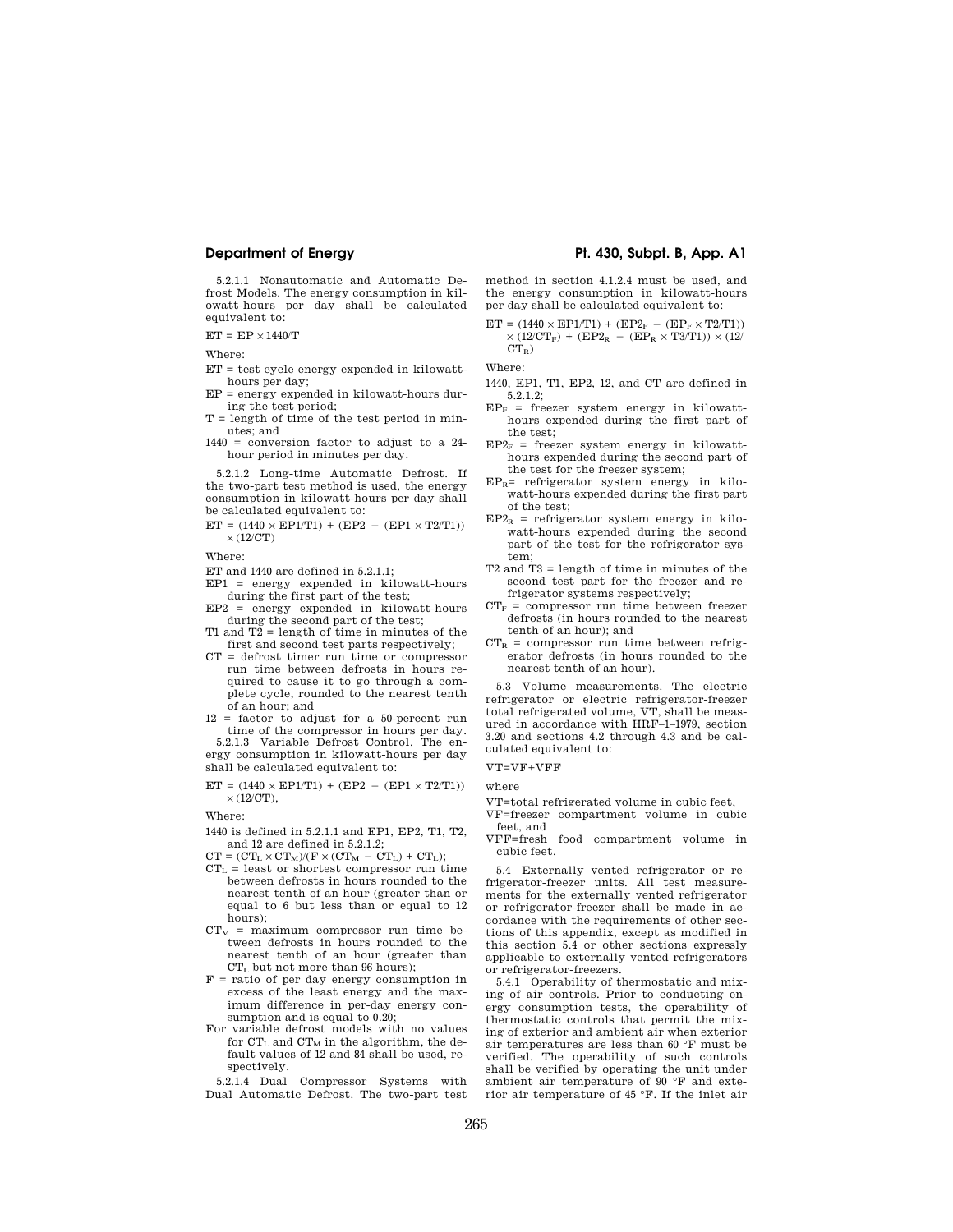entering the condenser or condenser/compressor compartment is maintained at 60 °F, plus or minus three degrees, energy consumption of the unit shall be measured under 5.4.2.2 and 5.4.2.3. If the inlet air entering the condenser or condenser/compressor compartment is not maintained at 60 °F, plus or minus three degrees, energy consumption of the unit shall also be measured under 5.4.2.4.

5.4.2 Energy consumption tests. 5.4.2.1 Correction factor test. To enable calculation of a correction factor, K, two full cycle tests shall be conducted to measure energy consumption of the unit with air mixing controls disabled and the condenser inlet air temperatures set at 90 °F (32.2 °C) and 80 °F (26.7 °C). Both tests shall be conducted with all compartment temperature controls set at the position midway between their warmest and coldest settings and the antisweat heater switch off. Record the energy consumptions  $ec_{90}$  and  $ec_{80}$ , in kWh/day.

5.4.2.2 Energy consumption at 90 °F. The unit shall be tested at  $90^{\circ}$ F (32.2 °C) exterior air temperature to record the energy consumptions  $(e_{90})$  in kWh/day. For a given setting of the anti-sweat heater, i corresponds to each of the two states of the compartment temperature control positions.

5.4.2.3 Energy consumption at 60 °F. The unit shall be tested at  $60^{\circ}$ F (26.7 °C) exterior air temperature to record the energy consumptions  $(e_{60})$  in kWh/day. For a given setting of the anti-sweat heater, i corresponds to each of the two states of the compartment temperature control positions.

5.4.2.4 Energy consumption if mixing controls do not operate properly. If the operability of temperature and mixing controls has not been verified as required under 5.4.1, the unit shall be tested at 50  $\mathrm{F}$  (10.0  $\mathrm{C}$ ) and  $30 \text{ }^\circ \text{F}$  (-1.1 °C) exterior air temperatures to record the energy consumptions  $(e_{50})$ <sub>i</sub> and  $(e_{30})$ <sub>i</sub>. For a given setting of the anti-sweat heater, i corresponds to each of the two states of the compartment temperature control positions.

### *6. Calculation of Derived Results from Test Measurements*

6.1 Adjusted Total Volume.

6.1.1 Electric refrigerators. The adjusted total volume, VA, for electric refrigerators under test shall be defined as:

 $VA = (VF \times CR) + VFF$ 

where

- VA=adjusted total volume in cubic feet,
- VF and VFF are defined in 5.3, and
- CR=adjustment factor of 1.44 for refrigerators other than all-refrigerators, or 1.0 for all-refrigerators, dimensionless,

6.1.2 Electric refrigerator-freezers. The adjusted total volume, VA, for electric re-

## **Pt. 430, Subpt. B, App. A1 10 CFR Ch. II (1–1–12 Edition)**

frigerator-freezers under test shall be calculated as follows:

VA=(VF×CRF)+VFF

where

- VF and VFF are defined in 5.3 and VA is defined in 6.1.1.
- CRF=adjustment factor of 1.63, dimensionless,

6.2 Average Per-Cycle Energy consumption.

6.2.1 All-refrigerator Models. The average per-cycle energy consumption for a cycle type is expressed in kilowatt-hours per cycle to the nearest one hundredth (0.01) kilowatthour and shall depend upon the temperature attainable in the fresh food compartment as shown below.

6.2.1.1 If the fresh food compartment temperature is always below 38.0 °F. (3.3 °C.), the average per-cycle energy consumption shall be equivalent to:

E=ET1

where

- E=Total per-cycle energy consumption in kilowatt-hours per day,
- ET is defined in 5.2.1, and Number 1 indicates the test period during which the highest fresh food compartment temperature is measured.

6.2.1.2 If one of the fresh food compartment temperatures measured for a test period is greater than 38.0 °F (3.3 °C), the average per-cycle energy consumption shall be equivalent to:

 $E = ETI + ((ET2 - ET1) \times (38.0 - TR1)/(TR2 -$ TR1))

Where:

- E is defined in 6.2.1.1;
- ET is defined in 5.2.1;
- TR = Fresh food compartment temperature determined according to 5.1.3 in degrees  $F$
- The numbers 1 and 2 indicate measurements taken during the first and second test period as appropriate; and
- 38.0 = Standardized fresh food compartment temperature in degrees F.

6.2.2 Refrigerators and refrigerator-freezers. The average per-cycle energy consumption for a cycle type is expressed in kilowatthours per-cycle to the nearest one hundredth (0.01) kilowatt-hour and shall be defined in the applicable following manner.

6.2.2.1 If the fresh food compartment temperature is always at or below 45 °F. (7.2 °C.) in both of the tests and the freezer compartment temperature is always at or below 15  ${}^{\circ}$ F. (-9.4  ${}^{\circ}$ C.) in both tests of a refrigerator or at or below 5 °F. ( $-15$  °C.) in both tests of a refrigerator-freezer, the per-cycle energy consumption shall be: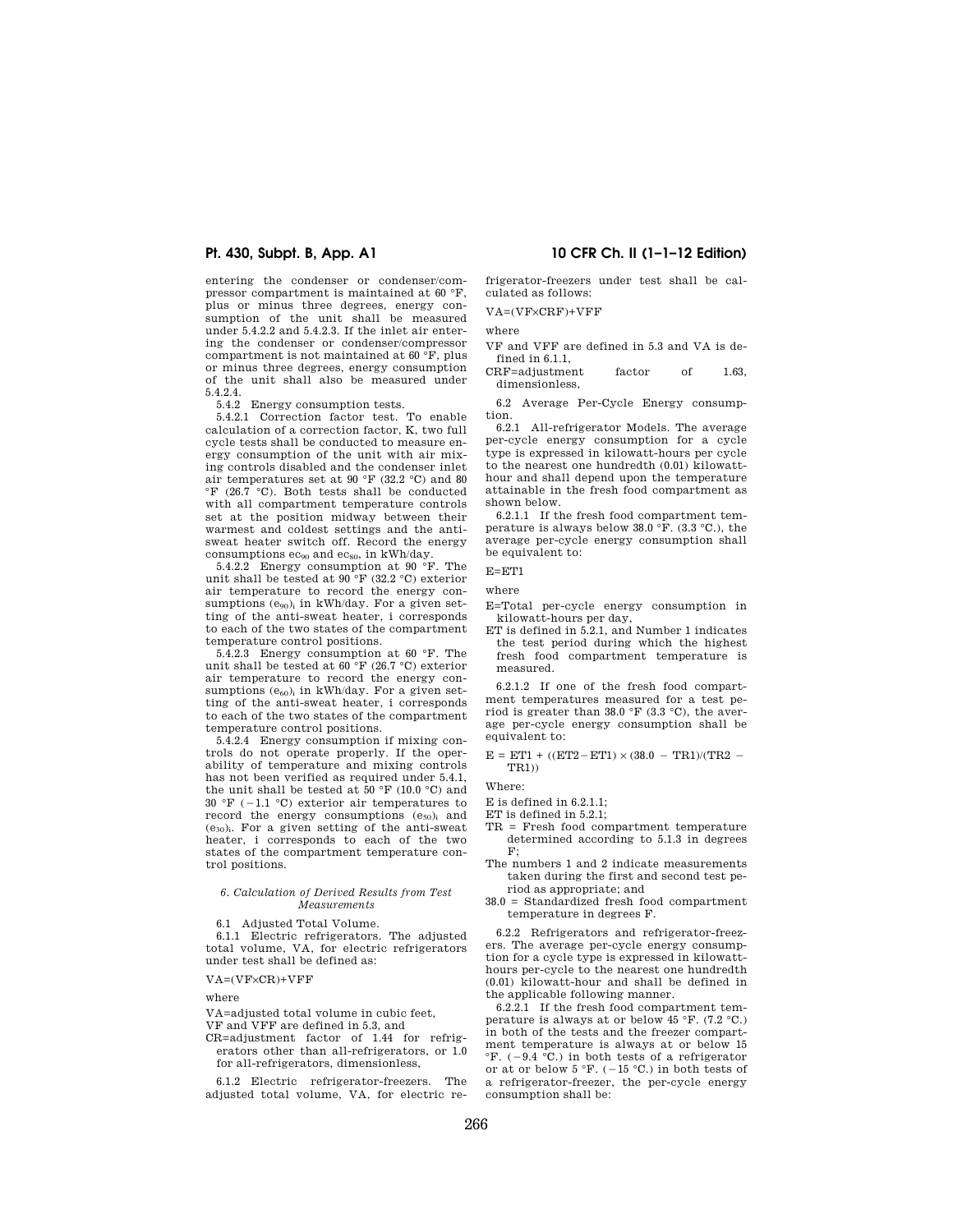E=ET1

where

E is defined in 6.2.1.1,

ET is defined in 5.2.1, and

Number 1 indicates the test period during which the highest freezer compartment temperature was measured.

6.2.2.2 If the conditions of 6.2.2.1 do not exist, the per-cycle energy consumption shall be defined by the higher of the two values calculated by the following two formulas:

 $E = ETI + ((ET2 - ET1) \times (45.0 - TR1)/(TR2 -$ TR1))

and  $E = ETI + ((ET2 - ET1) \times (k - TF1)/(TF2 -$ TF1))

Where:

E is defined in 6.2.1.1;

ET is defined in 5.2.1;

TR and numbers 1 and 2 are defined in 6.2.1.2;

TF = Freezer compartment temperature determined according to 5.1.4 in degrees F;

- 45.0 is a specified fresh food compartment temperature in degrees F; and
- k is a constant 15.0 for refrigerators or 5.0 for refrigerator-freezers each being standardized freezer compartment temperature in degrees F.

6.2.3 Variable Anti-Sweat Heater Models. The standard cycle energy consumption of an electric refrigerator-freezer with a variable anti-sweat heater control  $(E_{std})$ , expressed in kilowatt-hours per day, shall be calculated equivalent to:

 $E_{\text{std}} = E +$  (Correction Factor) where E is determined by 6.2.1.1, 6.2.1.2, 6.2.2.1, or 6.2.2.2, whichever is appropriate, with the anti-sweat heater switch in the ''off'' position or, for products without anti-sweat heater switches, the anti-sweat heater in its lowest energy use state.

Correction Factor = (Anti-sweat Heater <code>Power $\times$ System-loss Factor</code>)  $\times$  (24 <code>hrs/1</code>  $\text{dav}$   $\times$  (1 kW/1000 W)

Where:

Anti-sweat Heater Power = 0.034 \* (Heater Watts at 5%RH)

- + 0.211 \* (Heater Watts at 15%RH)
- + 0.204 \* (Heater Watts at 25%RH)
- + 0.166 \* (Heater Watts at 35%RH)
- + 0.126 \* (Heater Watts at 45%RH)
- + 0.119 \* (Heater Watts at 55%RH)
- + 0.069 \* (Heater Watts at 65%RH)
- + 0.047 \* (Heater Watts at 75%RH)
- + 0.008 \* (Heater Watts at 85%RH)

+ 0.015 \* (Heater Watts at 95%RH)

Heater Watts at a specific relative humidity = the nominal watts used by all heaters at that specific relative humidity, 72 °F (22.2 °C) ambient, and DOE reference temperatures of fresh food (FF) average temperature of 45 °F (7.2 °C) and freezer

## **Department of Energy Pt. 430, Subpt. B, App. A1**

(FZ) average temperature of 5  $\degree$ F (-15  $\mathrm{^{\circ}C}$ ).

System-loss Factor = 1.3

6.3 Externally vented refrigerator or refrigerator-freezers. Per-cycle energy consumption measurements for the externally vented refrigerator or refrigerator-freezer shall be calculated in accordance with the requirements of this appendix, as modified in sections 6.3.1–6.3.7.

6.3.1 Correction factor. A correction factor, K, shall be calculated as:

### $K = \frac{AC_{00}}{AC_{00}}$

where  $ec_{90}$  and  $ec_{80}$  = the energy consumption test results as determined under 5.4.2.1.

6.3.2 Combining test results of different settings of compartment temperature controls. For a given setting of the anti-sweat heater, follow the calculation procedures of 6.2 to combine the test results for energy consumption of the unit at different temperature control settings for each condenser inlet air temperature tested under 5.4.2.2, 5.4.2.3, and 5.4.2.4, where applicable,  $(e_{90})$ <sub>i</sub>,  $(e_{60})$ <sub>i</sub>,  $(e_{50})$ <sub>i</sub>, and  $(e_{30})$ <sub>i</sub>. The combined values are  $\varepsilon_{90}$ ,  $\varepsilon_{60}$ ,  $\varepsilon_{50}$ , and  $\varepsilon_{30}$ , where applicable, in kWh/day.

6.3.3 Energy consumption corrections. For a given setting of the anti-sweat heater, the energy consumptions  $\varepsilon_{90}$ ,  $\varepsilon_{60}$ ,  $\varepsilon_{50}$ , and  $\varepsilon_{30}$  calculated in 6.3.2 shall be adjusted by multiplying the correction factor K to obtain the corrected energy consumptions per day, in kWh/day:

 $E_{90} = K \times \varepsilon_{90}$ 

 $E_{60} = K \times \varepsilon_{60}$ 

 $E_{50} = K \times \varepsilon_{50}$ , and

 $E_{30} = K \times \varepsilon_{30}$ 

where,

K is determined under section 6.3.1, and  $\varepsilon_{90}$ ,  $\varepsilon_{60}$ ,  $\varepsilon_{50}$ , and  $\varepsilon_{30}$  are determined under section 6.3.2.

6.3.4 Energy profile equation. For a given setting of the anti-sweat heater, the energy consumption  $E_x$ , in kWh/day, at a specific exterior air temperature between 80 °F (26.7 °C) and 60 °F (26.7 °C) shall be calculated by the following equation:

 $E_x = a + bT_x$ 

where,

 $T_x$  = exterior air temperature in  ${}^{\circ}F$ ;

 $a = 3E_{60} - 2E_{90}$ , in kWh/day;

 $b = (E_{90} - E_{60})/30$ , in kWh/day per °F.

6.3.5 Energy consumption at 80 °F (26.7 °C), 75 °F (23.9 °C) and 65 °F (18.3 °C). For a given setting of the anti-sweat heater, calculate the energy consumptions at 80 °F (26.7  $\rm{°C}$ ), 75 °F (23.9  $\rm{°C}$ ) and 65  $\rm{°F}$  (18.3 °C) exterior air temperatures,  $E_{80}$ ,  $E_{75}$  and  $E_{65}$ , respectively, in kWh/day, using the equation in 6.3.4.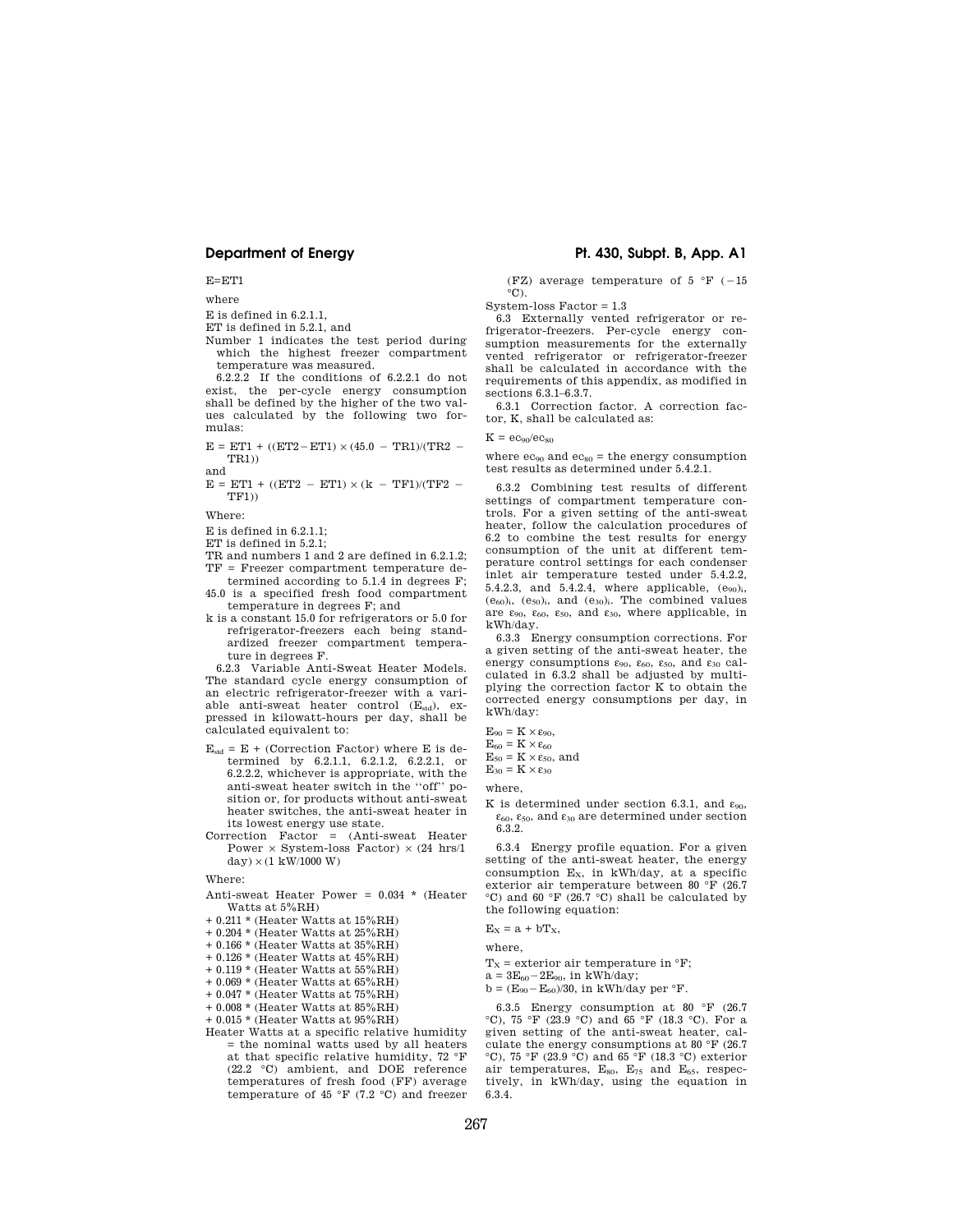6.3.6 National average per cycle energy consumption. For a given setting of the antisweat heater, calculate the national average energy consumption,  $E_N$ , in kWh/day, using one of the following equations:

- $E_N = 0.523 \times E_{60} + 0.165 \times E_{65} + 0.181 \times E_{75}$  $0.131 \times \mathrm{E}_{80},$  for units not tested under 5.4.2.4,
- $E_N$  = 0.257 × E<sub>30</sub> + 0.266 × E<sub>50</sub> + 0.165 × E<sub>65</sub> +  $0.181 \times E_{75}$  + 0.131  $\times E_{80}$ , for units tested under 5.4.2.4,

where,

- $\mathrm{E_{30},\,E_{50},}$  and  $\mathrm{E_{60}}$  are defined in 6.3.3,
- 
- $E_{65}$ ,  $E_{75}$ , and  $E_{80}$  are defined in 6.3.5, and<br>the coefficients are weather associated weighting factors.

6.3.7 Regional average per cycle energy consumption. If regional average per cycle energy consumption is required to be calculated, for a given setting of the anti-sweat heater, calculate the regional average per cycle energy consumption,  $E_R$ , in kWh/day, for the regions in figure 1 using one of the following equations and the coefficients in the table A:

# **Pt. 430, Subpt. B, App. A1 10 CFR Ch. II (1–1–12 Edition)**

- $E_R = a_1 \times E_{60} + c \times E_{65} + d \times E_{75} + e \times E_{80}$ , for a unit that is not required to be tested under 5.4.2.4,
- $E_R = a \times E_{30} + b \times E_{50} + c \times E_{65} + d \times E_{75} + e$  $\times$  E<sub>80</sub>, for a unit tested under 5.4.2.4,

where:

- $E_{30}$ ,  $E_{50}$ , and  $E_{60}$  are defined in 6.3.3,
- $E_{65}$ ,  $E_{75}$ , and  $E_{80}$  are defined in 6.3.5, and
- a1, a, b, c, d, e are weather associated weighting factors for the Regions, as specified in Table A:
- TABLE A—COEFFICIENTS FOR CALCULATING RE-GIONAL AVERAGE PER CYCLE ENERGY CON-SUMPTION

[Weighting Factors]

| Regions | a,    | a     | b     | c     | d     | е     |
|---------|-------|-------|-------|-------|-------|-------|
| .       | 0.282 | 0.039 | 0.244 | 0.194 | 0.326 | 0.198 |
| Ш       | 0.486 | 0.194 | 0.293 | 0.191 | 0.193 | 0.129 |
| Ш       | 0.584 | 0.302 | 0.282 | 0.178 | 0.159 | 0.079 |
| IV      | 0.664 | 0.420 | 0.244 | 0.161 | 0.121 | 0.055 |

Figure 2: Weather Regions for the United States



Alaska: Region IV

Hawaii: Region I